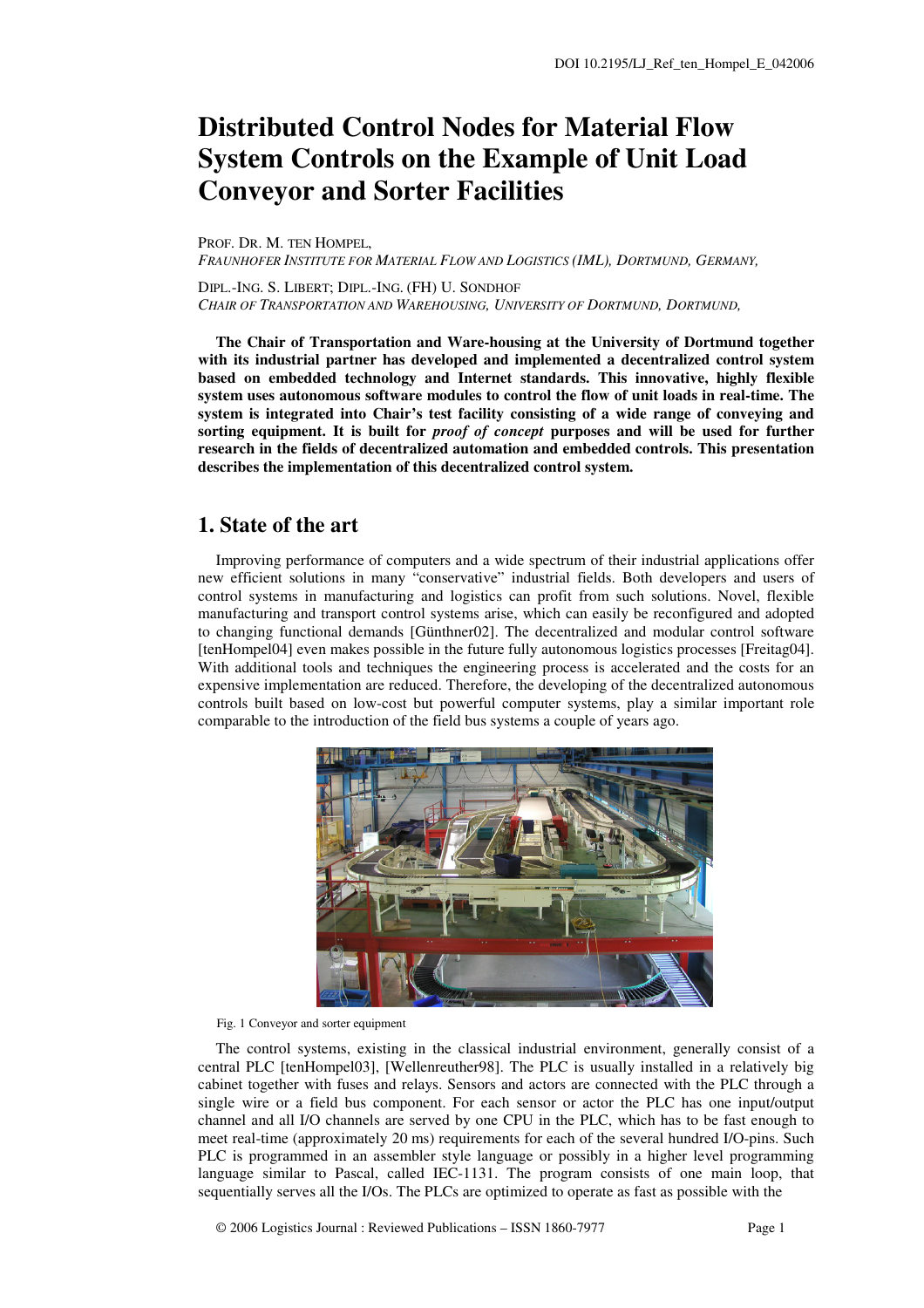cycle time in the order of microseconds. Due to their nature these control systems are relatively inflexible. Software changes require a lot of time because of the relatively high complexity of a single control, which is responsible for the whole facility. Therefore, these systems remain unchanged for a long time. To introduce changes the complete control program has to be revised.

At the Chair of Transportation and Warehousing exists a unit load conveyor and sorter facility, composed from several diverse mechanical elements (see Figure 1). In the past the facility was controlled by a central PLC. The decision was made to start a pilot project and to realize the idea of the decentralized control. The concept had to be integrated into the existing conveyor and sorter facility.

## **2. Objectives and the general approach**

The requirement for the modularity is a central point of the current project. The idea is to combine the mechanical modules with the specialized software module to create the uniform, replaceable functional modules. This modularity concept results in a construction kit principle for the manufacturers of material flow systems. This construction kit principle is a further step forward and will make the system less complex. Moreover, in this case a part of the commissioning tasks can be fulfilled already in advance during the planning phase.

Another task that should be accomplished in the new control system is to distribute the processing performance to many decentralized controllers instead of one centralized control device. This will improve the total system performance.

The further goal of the project was development of a forward-looking, open and intelligent control concept based on the standards of the internet age such as TCP/IP, HTTP, FTP and XML. All the participants of the material flow had to be integrated into a general data communication network: the supplier at the start, the customer at the end and the material flow facility in the middle of the process.

The first step towards the realisation of the modularity principle was to break down the whole facility into several components and to classify the single functional elements (see Figure 2). The unit load conveyor and sorter facility consists of diverse mechanical segments (e.g. simple belt or roller conveyor, a buffering conveyor, a distributing conveyor). Each of these conveyor segments had to get its own control software module which controls the material flow on it.



Fig. 2 Conveyor and sorter equipment layout (Level 1)

A hardware platform for running the distributed control modules are small embedded systems (industrial PCs). In this case one or more autonomously working software modules can run on the

© 2006 Logistics Journal : Reviewed Publications – ISSN 1860-7977 Page 2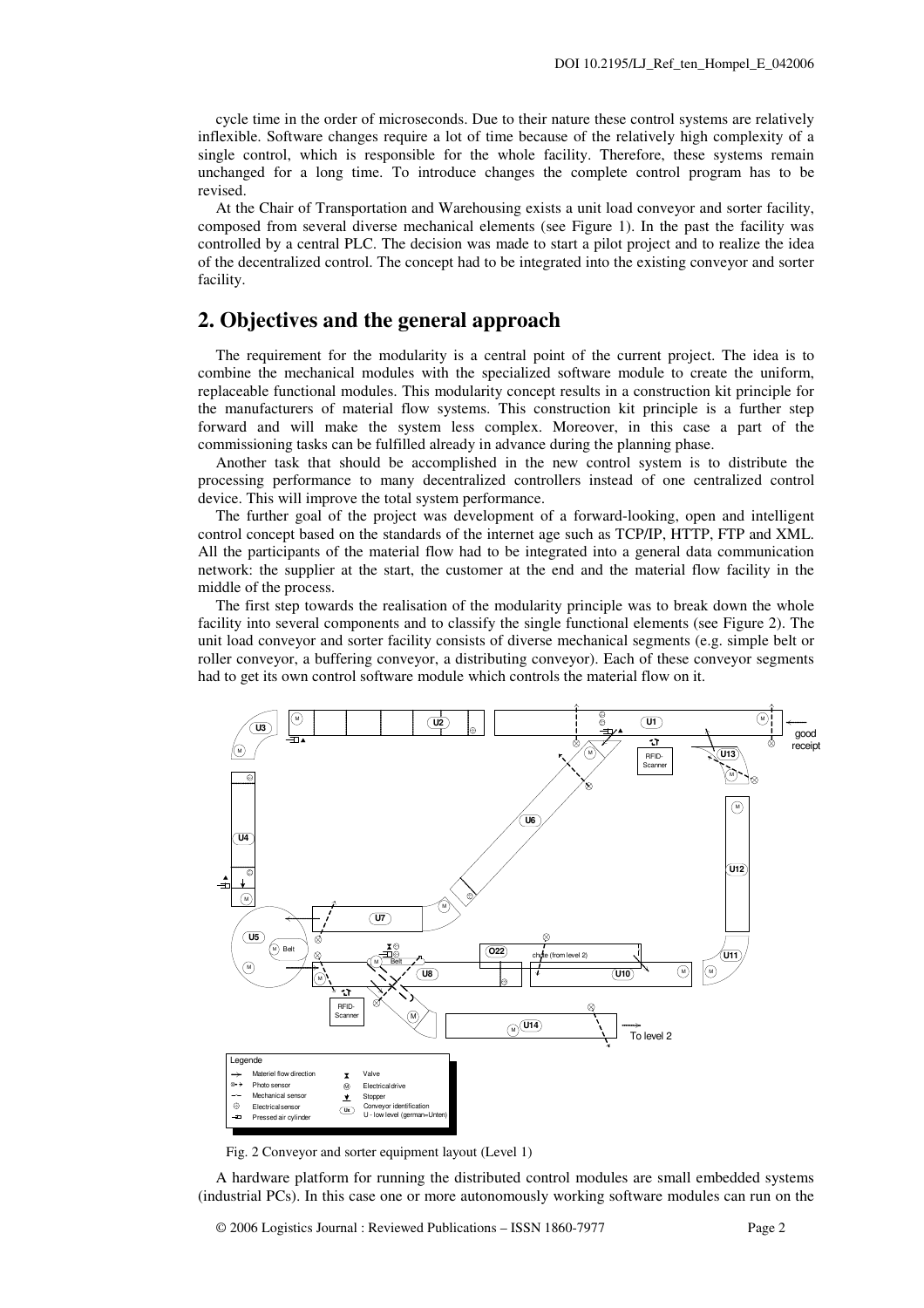same embedded computer. The embedded devices had to be linked together with an Ethernet cable and than installed in small cabinets close to the conveyor elements, which they control. Each embedded system, called node computer, has a small number of I/O channels which can easily be increased to the required number. The assignment of the mechanical modules together with the software modules to the node computers is shown in fig. 3.



Fig. 3 Assignment of the conveying elements to the control nodes

#### **3. Networking and platform specification**

Figure 4 shows the system network structure. A total of 7 node PCs and 2 workstations are linked together. The network of the industrial computers using the Ethernet is a low-cost solution compared to the field-bus systems. The Ethernet technology allows for a high extensibility of the network, thus the communication is rather transparent and occurs through the standard TCP/IP protocol.

The workstations and the node PCs use the same Ethernet cable. This configuration is sufficient for a *proof of concept* facility. In an industrial environment, it is reasonable to separate the controller network from the workstations with a gateway. One has to keep in mind that the demands on the data transfer performance are relatively high. The node PCs act autonomously and therefore there is no need to transfer the I/O-data via the network. However, as soon as the material flow from one conveying module to another takes place, the corresponding data packets haveto be transferred as well.

Because the decentralized control modules are operating autonomously there is no need for any supervising control system. The two workstations included in the system perform the following functions (Figure 4):

1. Client for the configuration and the visualization of the facility

2. Front-end for a supplier/customer (data transfers according to EDI-standard)

The third computer represents the supplier workstation and is used for the simulation of the data communication via Internet between the supplier and the goods receipt of the conveyor and sorter facility.

A platform for running the distributed software controls has to be a compact embedded system with multiple tasking support and a real-time capability. For the current implementation the industrial PCs with a real-time supporting operating system were chosen. These industrial computers (IPCs) are compact and have a small but extendable number of I/O-plugs. They have a x86-compatible architecture and are placed in top-hat rail mountable cases. They don't have neither displays nor keyboards; the handling, the data communication and the configuration are achieved exclusively remotely over network (Ethernet).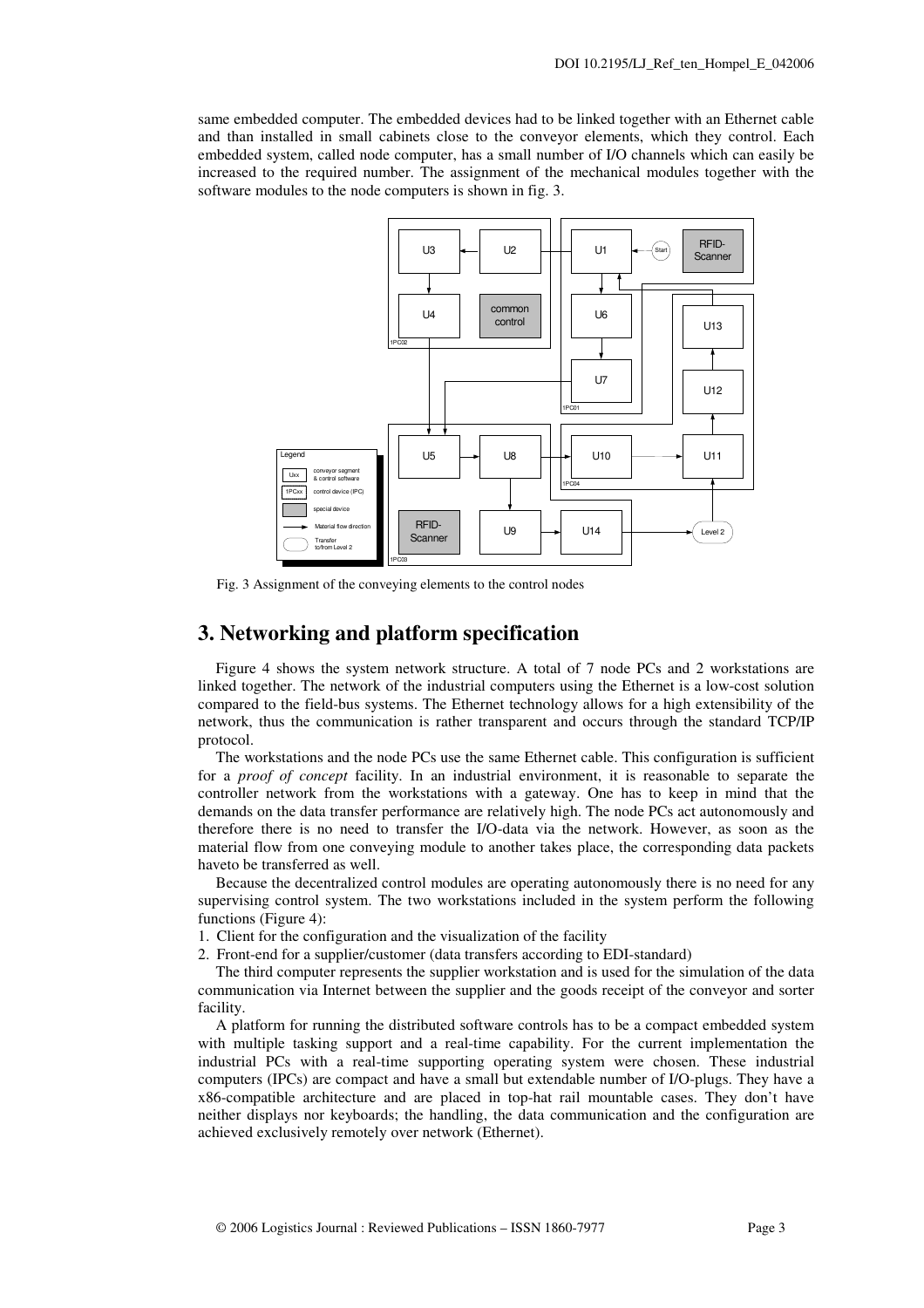

Fig. 4 Network structure

The used operating system is Linux with RTAI extension (see for example [Walter01], [Schwebel01]). The **R**eal-**T**ime **A**pplication **I**nterface is a hard real-time extension to the Linux kernel, developed in accordance with the free software guidelines. It provides the features of an industrial-grade RTOS, seamlessly accessible from the Linux environment.

#### **4. Control software concept**

A major requirement to the software design was high modularity of the decentralized control system. The best modularity and scalability can be achieved in the case when a separate control software module is responsible for each mechanical segments (e.g. conveyor or sorter). Such control software module should represent the functionality of the underlying mechanical part and ideally run on a separate node PC. The number of distributed control modules is the same as the number of mechanical segments in the conveying system. The mechanical part (conveyor) and the automation part (actors and sensor) together with the control part (embedded PC and software) form a unified functional module with two interfaces – mechanical and communicational. If these interfaces are uniform for a given system an easy exchange of singular functional modules or an extension of the system will be possible.

There is an obvious contradiction that has to be resolved in the process of developing of a highly flexible control system. On the one hand, the software modules should be uniform, independent of the mechanical and automation parts. On the other hand, there are more mechanical segments in the conveying equipment which act rather differently to each other. Therefore, the developed software consists of two important parts. Every control module (one for each conveyor segment) contains both a hardware independent task (logical part) and an I/O driver (see Figure 5). The I/O drivers depend on the underlying conveying facility. They process the sensor signals directly and give the commands to the actors. They run based on the RTAI (Real-Time Application Interface) extension of the Linux kernel and are therefore real-time compatible.

In nearly every large material flow equipment there are more than one conveying segments that have the similar functionality logic. There are several segments with the same base functionality in the described conveyor and sorter equipment as well. These conveyor types are, for example, a simple belt or roller conveyor, a buffering conveyor, a distributing conveyor, etc. Therefore, there was no need to develop completely different real-time software (I/O drivers) for every single conveyor segment. There are only about 10 different real-time units all together for more than 40 different conveyor segments in the whole equipment.

In contrast to real-time units the software architecture of the hardware independent control logic is exactly the same for all distributed control modules. The actual setting of the individual parameters is performed only at runtime. All the configuration information is stored in XML files. There are 3 configuration files all together which store the information about an I/O addressing on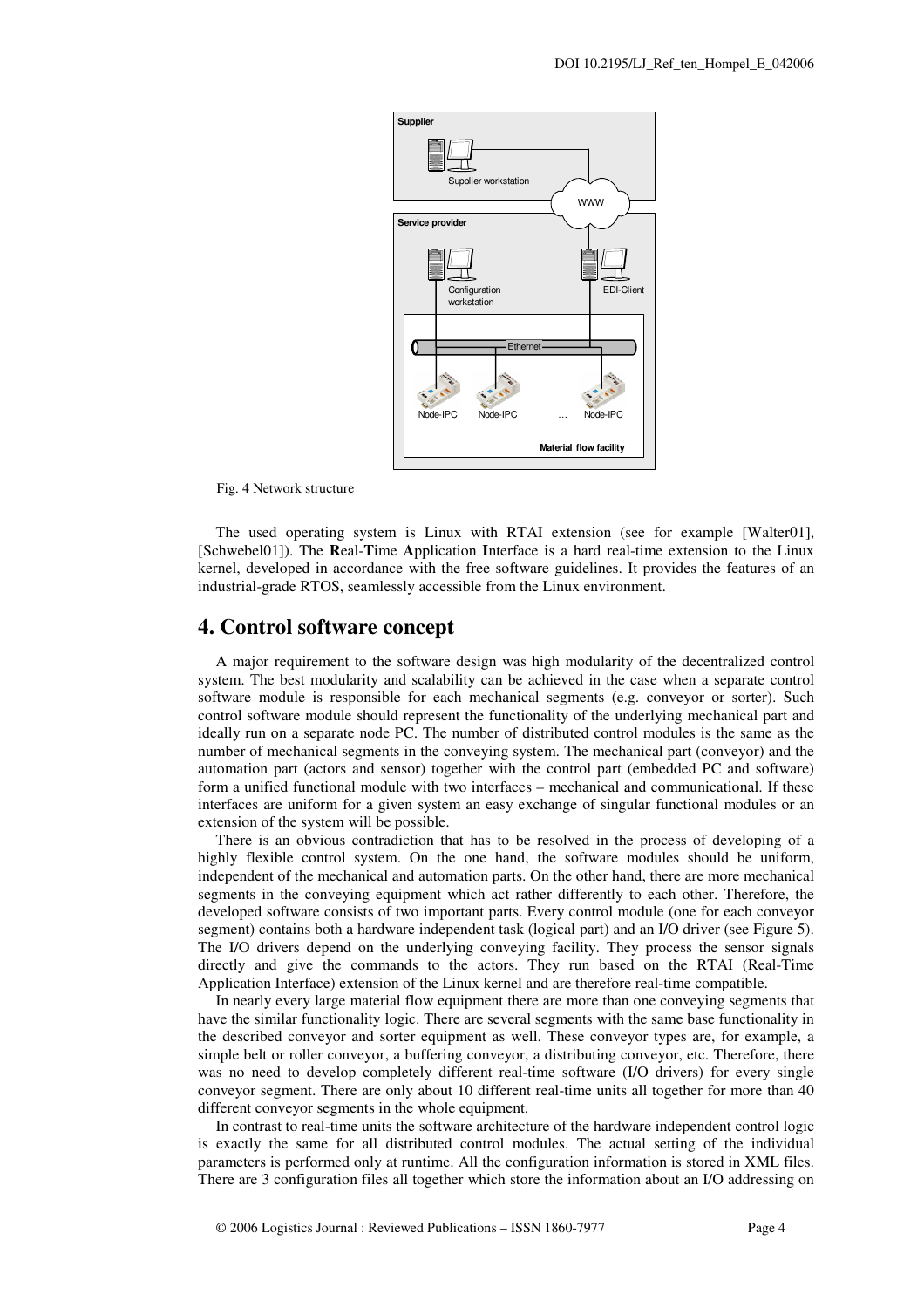

I/O-plugs of IPC, network IP-addressing and the description of the equipment topology correspondingly.

Fig. 5 Software architecture overview

The following figure shows an example of the I/O configuration using XML. The XML format is easy to read and to process both for human and machine [Shephard02]. The configuration changes which are supposed to be done by a developer or a system operator can be performed directly at runtime and do not require re-compilation of the control software. Hereby, a high configurability of the control system is achieved.



Fig. 6 Example of XML configuration file

It is possible that each control module can be run on its own embedded PC. However, because of the costs it could be better to run more software modules on the same IPC. Thus, different system architectures can be realized: from a single computer-architecture (all modules in one computer) to a fully distributed system (one computer for each module).

## **5. Data interchange and communication**

All the control software modules work autonomously, independently of any central control system. Under such condition a fast, stable and transparent data communication is a very important factor. There are several tasks for the communication in the distributed control system to be fulfilled to guarantee for the continuous material flow:

- Providing a safe interchange of information about the status of the underlying conveyor equipment
- Providing a safe interchange of information about the packets and the jobs
- Making the status of the control modules available for the visualization at a remote workstation (e.g. customer PC or configuration PC)

A Java client as well as the HTTP-protocol for the data transfer are used for the visualisation of the status information of distributed control modules at the configuration PC. Thanks to Linux operating system installed on the node PCs the standard WEB-server can be used to deliver the control status information directly to the Internet, so the user can access it from a browser.

To interchange the process information the control modules communicate with each other using TCP/IP sockets. The form of the communication does not depend on the location of these software

© 2006 Logistics Journal : Reviewed Publications – ISSN 1860-7977 Page 5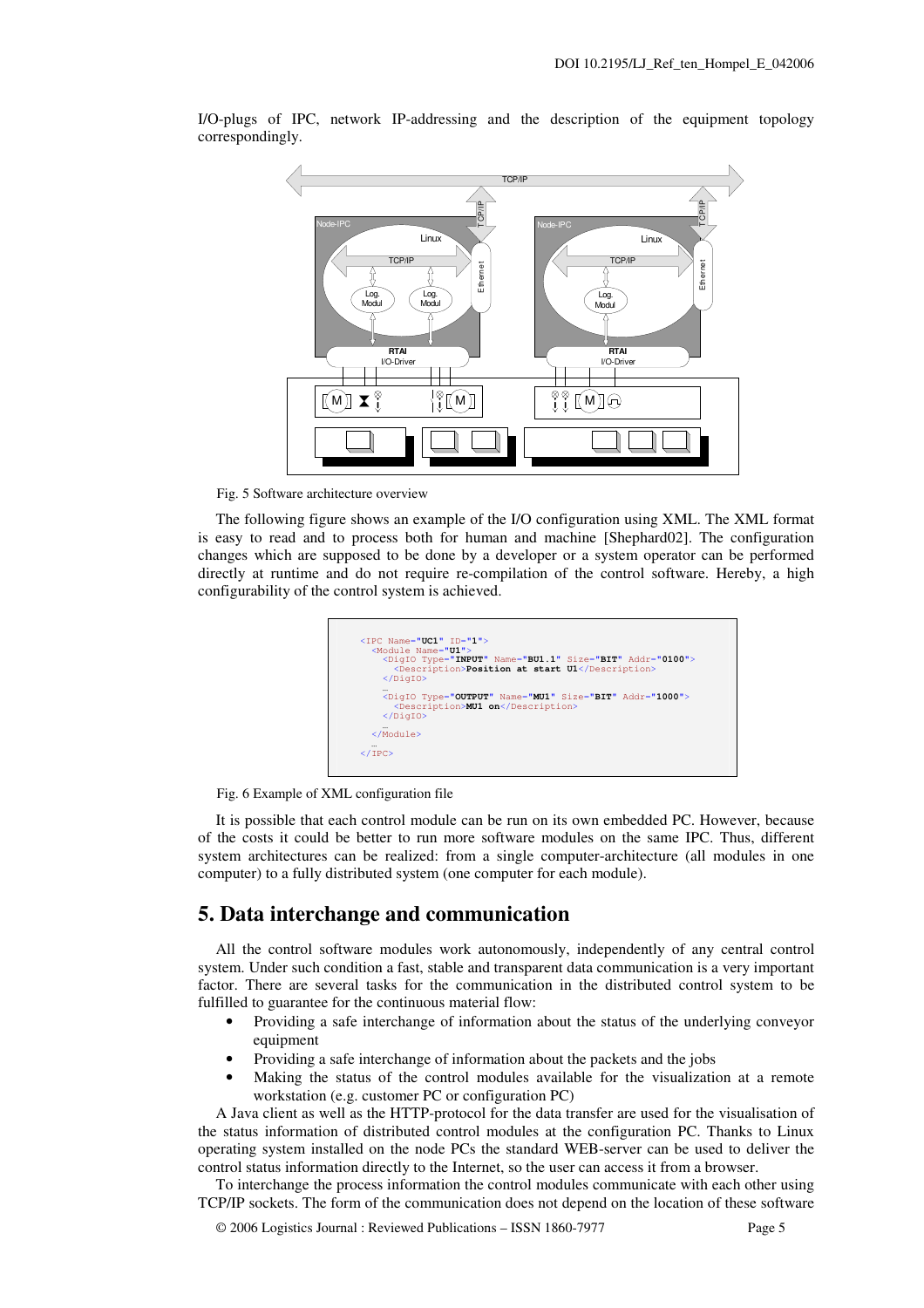and is the same both for the location on different PCs and for the location on the same PC. The telegrams which are sent from one control module to another, include equipment status requests and unit load data.

The unit load data include the packet identification number and the job information. These virtual packets in the form of telegrams are transferred from one software module to the following one at the same time as the real unit loads change to another conveyor line. Hereby, each control module manages the packets that are actually transported by the given conveyor. Thus, the real unit loads are simulated by the virtual ones and the information flow reproduce the material one.

The RFID-technology is very important to guarantee for a controllable and meaningful material flow through the conveyor system. It is applied both for the identification of unit loads (e.g. error correction) and for the dynamical routing of the packets towards one or more destination points. The job information for every packet contains a list of points on the equipment including the goods issue which must be visited by the packet. This information together with the packet identification number are stored in the RFID-tag on each packet and can be read and rewritten at four RFIDscanner stations.

#### **6. Packet routing**

There are two conditions which should be satisfied to route packets through the conveyor and sorter equipment to a defined destination point (e.g. good issue). On the one hand, the job information is required. On the other hand, the control module must have the exact knowledge about the topology of the equipment.

The job information includes the packet identification and the destination specification that was already mentioned above. The topology of the existing material flow system is known and can be mapped out. A formal description of the system topology is carried out using the XML format. The XML format is very suitable for data communication in the network and can be processed by the control program module.

The formal topology definition in XML has some special features. It contains the paths in the facility which the packets can follow. Each path consists of one or more lanes that correspond to one ore more consecutive conveyor lines in the facility. Each path has a start and a destination point. These can be conveyor lines or goods issues. Not all possible paths are described in this data structure but only the relevant ones. These are, for example, the alternative ways from a branching point (switch, sorter) towards some defined point (any conveyor line or goods issue) in the facility (see Figure 7).

Sometimes, it makes sense to define the special destination points for the special cases. For example, if there are several alternative ways to reach a certain place in the facility, a *default* destination point can be defined. This means that every alternative path can be used to transfer a packet to the given target.

Because there is no central control system the distributed control modules have to make the decision about the packet routing independently. For this purpose there are some functions, which have to be carried out by the control software:

- Every control module administrates its own path table
- Every control module routes the packets to their target using the path table
- Every control module routes the packets using the optimal path if several alternative paths are available
- Every control module gets the actual version of the path table from the configuration file at system start

It is not sufficient to know, where a packet should be routed to if there are more than one alternative way to reach the target. In such cases the decision about the path choice has to be made. Such decision is made based on the allocation of priorities for each path from the path table. The allocation of the path priority can be either static or dynamic. In the case of dynamic priority allocation the actual information about the loading state of all conveyor lines from this path is needed.

It requires additional data communication complexity and is not implemented in the current control version. For the allocation of static priorities the expert knowledge or experiences are used. So the path that contains conveyors with a higher loading capacity gets the higher priority value. Another advantage of the assignment of path priority is that the failed parts of the facility (for example due to a failure) can easily be excluded form the transport system. Setting a priority to zero for a particular path means that the conveyors of this path will not be used for transporting the unit loads at all and can be repaired or replaced.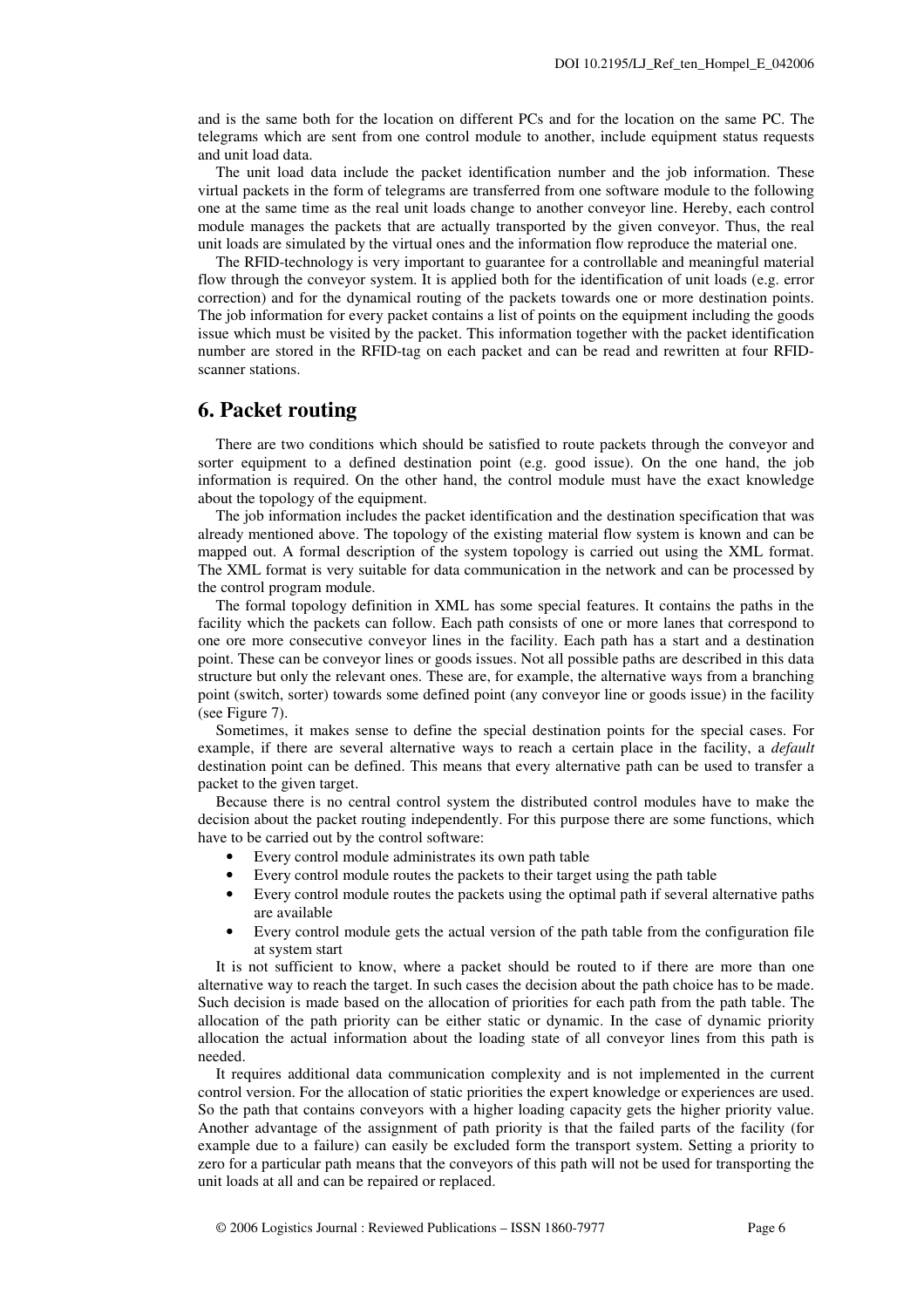

Fig. 7 Example of the equipment topology description (Level 1)

# **7. Conclusion**

The attempts to replace a classic central control system by intelligent, autonomously operated, control modules are just another step to creation of modular and cost-effective material flow systems. The decentralized control system developed at the Chair of Transportation and Warehousing at the University of Dortmund demonstrates such an attempt.

The advantages of a decentralized control system are obvious: Its high extensibility and ability of reconfiguration allows for satisfying real life requirements quickly and cost-effectively. The uniform modular control software also decreases development and implementation costs. The installation complexity is reduced owing to a reduced cabling as well as due to the Ethernet networking. At the same time, this cost-saving solution increases the operational availability of the whole system.

The use of modern IT-standards such as XML format for system configuration, the Internet protocols (TCP/IP) for data communication and the RFID-technology for unit load identification makes the discussed control system a unique testing area for further research in the fields of decentralized automation and embedded controls.

## **Literature**

| [Freitag04]          | Freitag, M.; Herzog, O.; Scholz-Reiter, B.: Selbststeuerung logistischer<br>Prozesse – Ein Paradigmenwechsel und seine Grenzen. In: Industrie<br>Management 20 (2004) 1, p. 23-27.                                                       |
|----------------------|------------------------------------------------------------------------------------------------------------------------------------------------------------------------------------------------------------------------------------------|
| [ $G$ ünthner $02$ ] | W.A.; Wilke M.: Anforderungen an automatisierte<br>Günthner.<br>Materialflusssysteme für wandelbare Logistikstrukturen. In: Tagungsband<br>Wissenschaftssymposium Logistik der BVL 2002, Huss-Verlag GmbH,<br>München, 2002, p. 335-345. |
| [Schwebel01]         | Schwebel, R.: Embedded Linux. mitp-Verlag, 2001.                                                                                                                                                                                         |
| [Shephard02]         | Shephard, D.: XML. Markt+Technik Verlag, 2002, p. 301-326.                                                                                                                                                                               |
| [tenHompel03]        | ten Hompel, M.; Schmidt, T.: Warehouse Management. Springer, 2003, p.<br>161-165.                                                                                                                                                        |
| [tenHompel04]        | ten Hompel, M.; Stuer, P.: Echtzeitfähigkeit gefordert. In: Fördertechnik 7-<br>8/2004, p. 52-54.                                                                                                                                        |
| $TTTT$ 1. $1047$     |                                                                                                                                                                                                                                          |

[Walterl01] Walter, K.-D.: Messen, Steuern, Regeln mit Linux. Franzis Verlag, 2001.